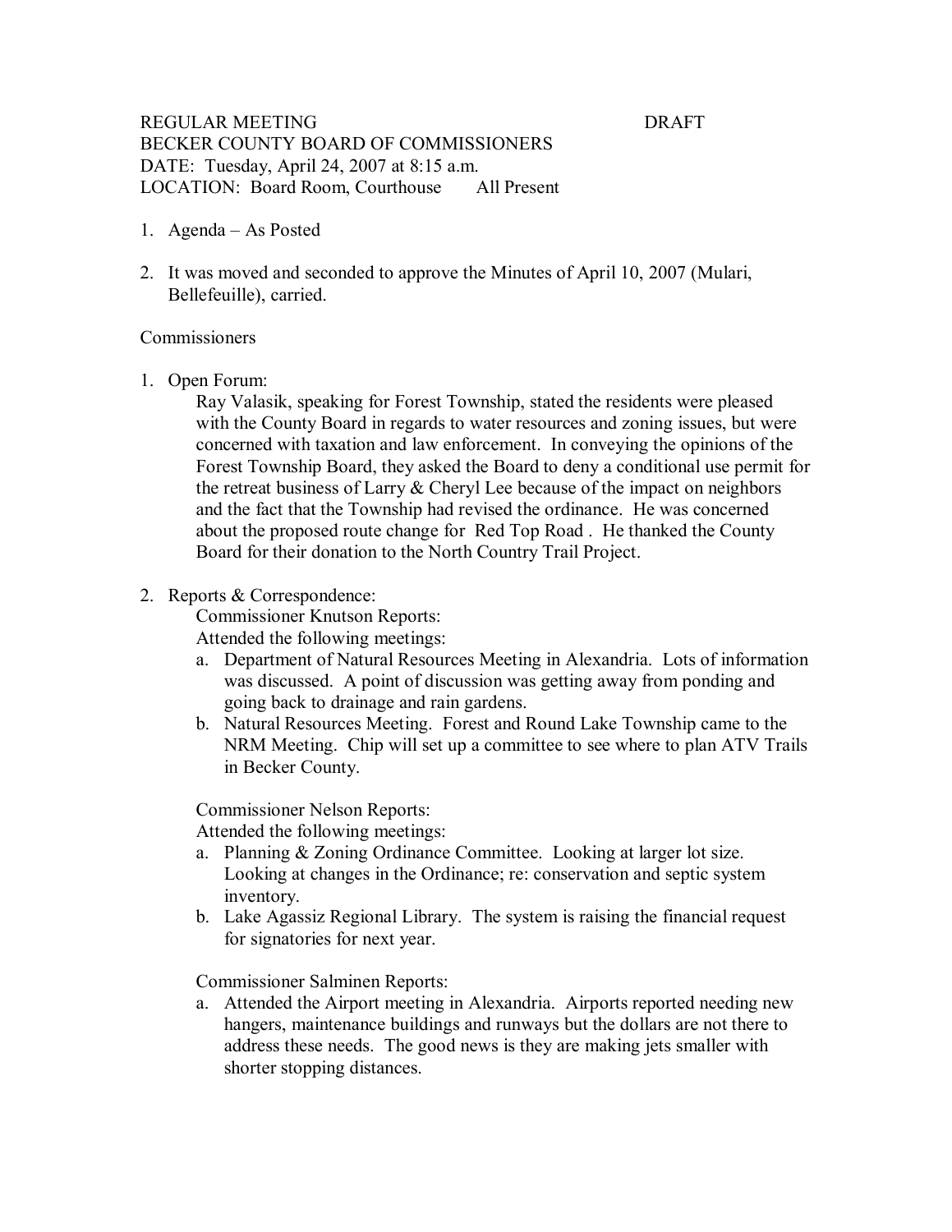Commissioner Mulari Reports:

Attended the following meetings:

- a. EDA Meeting discussed tax abatements.
- b. West Central Area on Aging Meeting. They are in the process of taking bids for nutrition providers.
- c. Becker County Children's Initiative is moving forward towards becoming a mental health collaborative for child services.
- d. Swift Plant in Frazee. The Committee is waiting for the soil boring reports, so we can proceed.
- e. Lakeland Mental Health is doing well. We continue to use their services.
- f. Development Achievement Center is going to do an expansion project and will be advertising for bids.

Commissioner Bellefeuille Reports:

Attended the following meetings:

- a. Historical Society Board. The Historical Society is moving forward with the inventory. Thursday night there will be a speaker about "Old Three Legs."
- b. WACCO Meeting. This is the  $15<sup>th</sup>$  Anniversary of WACCO. In October they will invite vendors and counties to come for a dinner.
- 3. Appointments:
	- a. It was moved and seconded to appoint Commissioners John Bellefeuille and Karen Mulari to the Historical Society Feasibility Study Committee (Salminen, Knutson), carried.
	- b. It was moved and seconded to appoint Commissioners Karen Mulari and Larry Knutson to the Heartland Multi-Purpose Recreational Trail Committee (Salminen, Bellefeuille), carried.

# Auditor-Treasurer

- 1. It was moved and seconded to approve the On/Sale Liquor License Renewal for Robert E. Beck, Broken Wheel 3, Detroit Township (Nelson, Bellefeuille), carried.
- 2. It was moved and seconded to approve Temporary 1 to 4 Day On/Sale Liquor Licenses for Detroit Lakes Lions Club for operations at Music Festival on July 18 through 21 at Soo Pass Ranch, Lake View Twp; and Detroit Lakes Lions Club for operations at Music Festival on August 1 through 4 at Soo Pass Ranch, Lake View Township (Salminen, Bellefeuille), carried.
- 3. It was moved and seconded to approve a New Seasonal Tobacco License for Bradley L. Swanson, Swanie's Resort, Cormorant Township (Salminen, Bellefeuille), carried.
- 4. It was moved and seconded to approve a Tubing License Renewal for Roger J. Klemm, K & K Tubing, Erie Township (Mulari, Knutson), carried.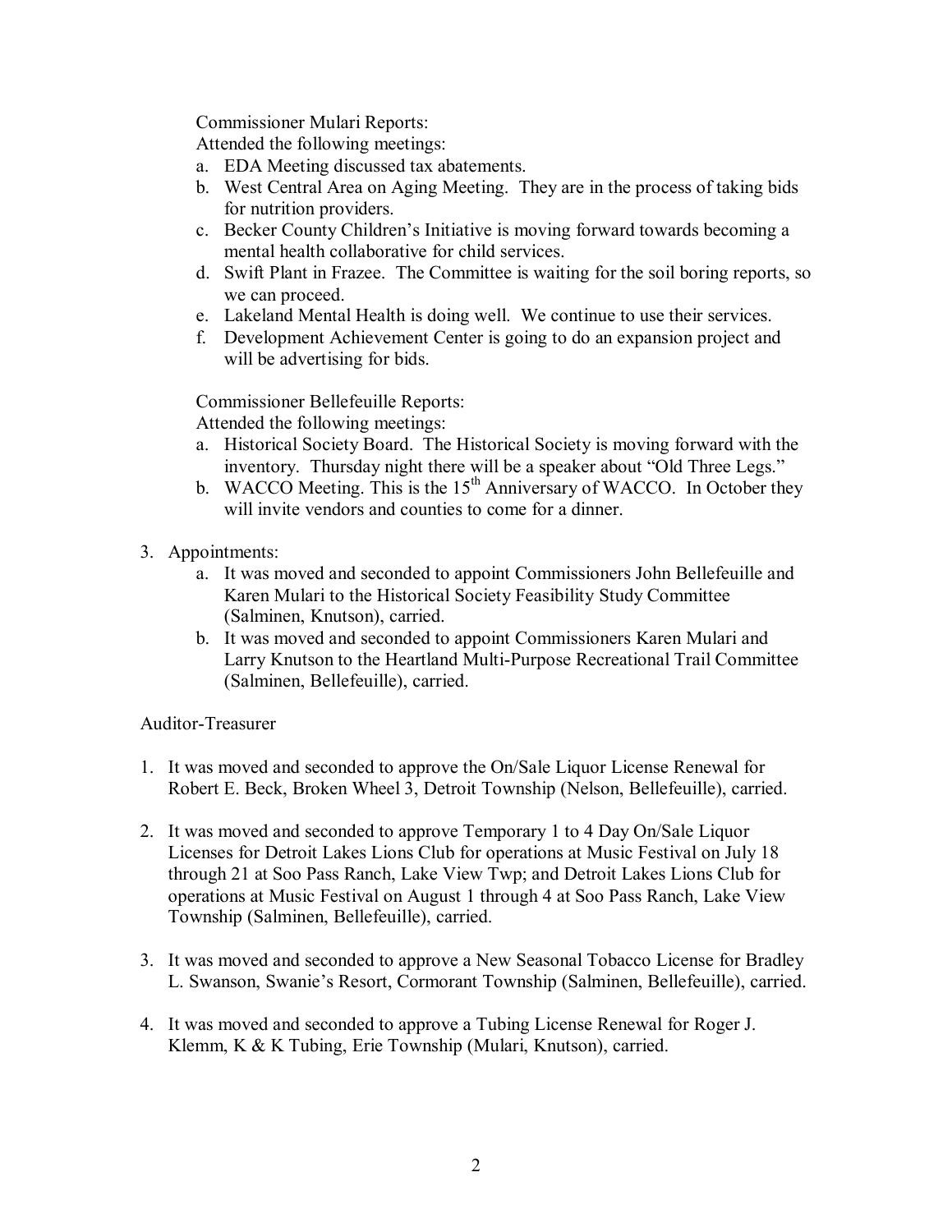5. It was moved and seconded to approve the following Off/Sale 3.2 Beer License Renewals (Salminen, Nelson), carried.

Robert E. Beck, Broken Wheel 3, Detroit Township; Rita E. Coalwell Agency Inc., Highway 59 Store, Detroit Township.

6. It was moved and seconded to approve the following On/Off/Sale 3.2 Beer License Renewals (Bellefeuille, Salminen), carried.

Rayna L. Tucker, Northwoods, Recreation LLC, Ice Cracking Lodge, Round Lake Township; Beth A. Schupp, Fair Hills Inc., Wildflower Golf Course, Lake Eunice Township; and Timothy J. Eischens, Two Inlets Country Store, Two Inlets Township.

7. It was moved and seconded to approve a New On/Off 3.2 Beer License for Bradley L. Swanson, Swanie's Resort, Cormorant Township (Nelson, Salminen), carried.

## Finance Committee Minutes

- 1. It was moved and seconded to approve the Claims with the following qualifications: Over 90 day approval: Don Lefebvre committee reimbursement for first quarter 2007; and SHI Inc. late due to not receiving the bill (Salminen, Mulari), carried.
- 2. Natural Resources Management Requests. Recommend to continue process and will be formally addressed later on the Agenda.
- 3. County Attorney Personnel Request. Recommend to continue the process and will be formally addressed later on the Agenda.
- 4. County Sheriff Capital Purchase Request. Recommend to approve and will be formally addressed later on the Agenda.
- 5. It was moved and seconded to approve the Maintenance Request for Replacement of Cabinets at Human Services Breakroom at the estimated cost of \$1,100 (Mulari, Knutson), carried.
- 6. It was moved and seconded to approve the Capital Purchase in the amount of \$25,707.30 to have all microfilmed documents converted to images to be funded using the newly established Recorders Technology Fund (Salminen, Bellefeuille), carried.
- 7. It was moved and seconded to pass Resolution No. 04-07-2D, authorizing to hire a part-time Licensing Clerk for Motor Vehicle due to a vacancy, and if filling of this position results in another part-time Licensing Clerk position vacancy to fill this parttime Licensing Clerk position from the same applicant pool list (Salminen, Mulari), carried.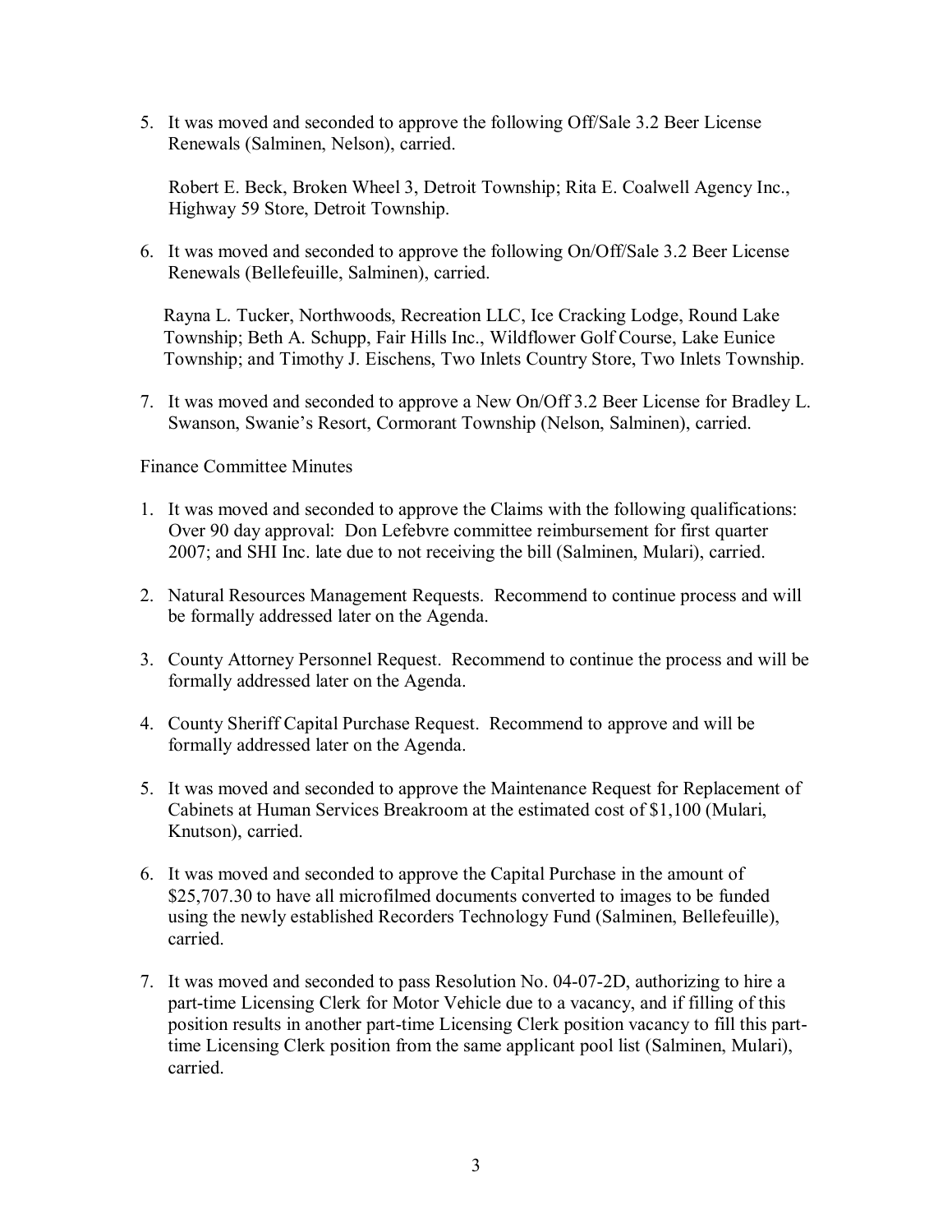#### Assessor

1. It was moved and seconded to approve the following Abatements, with the exception of R49.0655.000 – removed from the list ( Salminen, Mulari), carried.

| Parcel No.               | <b>Tax District</b> | <b>Request for Abatement</b>     | Amount    |
|--------------------------|---------------------|----------------------------------|-----------|
| R03.0282.000             | Burlington          | <b>Assessment Error</b>          | 318<br>S. |
| R05.0045.000             | Frazee              | <b>Assessment Error</b>          | 48        |
| R03-0282.001             | Burlington          | <b>Assessment Error</b>          | (8)       |
| R08.1237.386             | Detroit             | <b>Assessment Error</b>          | (696)     |
| R08.0141.002             | Detroit             | <b>Assessment Error</b>          | (12)      |
| R08.1152.501             | Detroit             | <b>Assessment Error</b>          | 1,004     |
| R <sub>17.0675.000</sub> | Lake Eunice         | Homestead Correction             | 352       |
| R20.0432.000             | Maple Grove         | Homestead Correction             | 242       |
| R26.0068.002             | Runeberg            | <b>Classification Correction</b> | 194       |
| R29.0126.000             | Silver Leaf         | Classification/LMV Correction    | 1,006     |
| R30.0081.000             | <b>Spring Creek</b> | <b>Clerical Correction</b>       | 648       |
| R30.0082.001             | <b>Spring Creek</b> | <b>Clerical Correction</b>       | 1,716     |
| R32.0334.103             | Sugar Bush          | Local Option (disaster)          | 236       |
| R49.9025.000             | Detroit Lakes       | <b>Classification Correction</b> | 432       |

County Attorney

1. It was moved and seconded to pass Resolution No. 04-07-2C, authorizing to create and fill a full-time additional Assistant Attorney position due to the workload of the County Attorney's Office with a September 1, 2007 start date (Salminen, Bellefeuille), carried.

## Human Services

- 1. It was moved and seconded to add Special Project Grant Application/Community Health to the Agenda (Mulari, Salminen), carried.
- 2. It was moved and seconded to accept the Public Assistance Trends Report (Salminen, Mulari), carried.
- 3. It was moved and seconded to approve the Human Services Claims (Salminen, Nelson), carried.
- 4. It was moved and seconded to approve the Special Project Grant Application/Community Health (Mulari, Salminen), carried.
- 5. It was moved and seconded to approve the Community Health Claims (Salminen, Mulari), carried.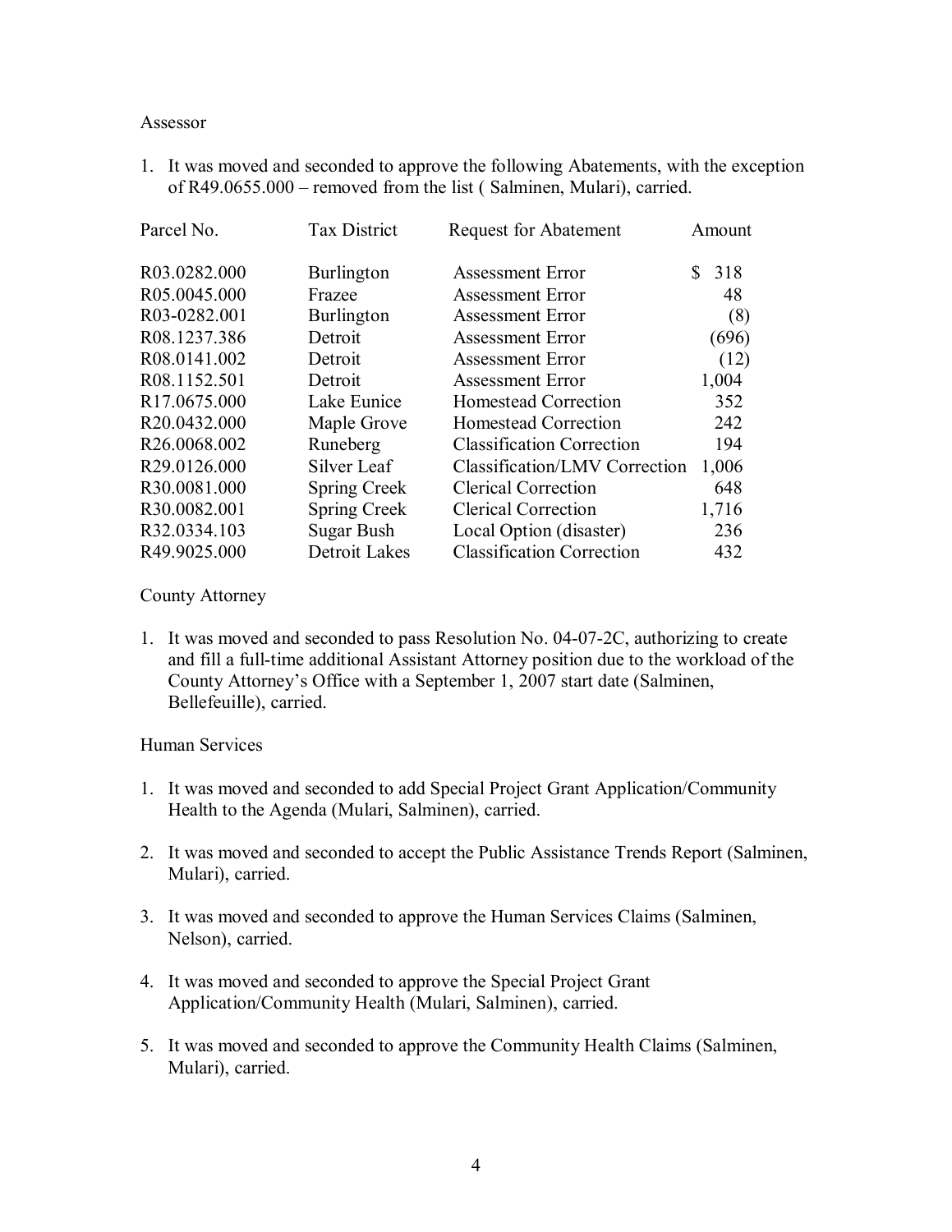- 6. It was moved and seconded to accept the Transit Ridership Report (Salminen, Mulari), carried.
- 7. It was moved and seconded to approve the Transit Claims (Salminen, Bellefeuille), carried.

# Parks & Recreation

- 1. It was moved and seconded to pass Resolution No. 04-07-2A, authorizing to hire two temporary part-time Tramway Operators due to seasonal work in the Parks Department (Salminen, Knutson), carried.
- 2. It was moved and seconded to pass Resolution No. 04-07-2B, authorizing that Becker County will act as the legal sponsor for the Winter Wonderland and Wolf Pack Trail Systems and approve the applications to the MN-DNR Snowmobile Trail Assistance Program, which shall be in effect beginning on July 1, 2007 through June 30, 2010. Upon approval of the applications by the State of Minnesota, Becker County will enter into an agreement with the State of Minnesota for the Snowmobile Trail Assistance Program and will comply with all laws and regulations as stated in the signed agreement with the County Administrator to act as the fiscal agent on behalf of the local unit of government (Bellefeuille, Mulari), carried.
- 3. It was moved and seconded to approve the Property Survey Quotes for professional & technical services and accept the low quote – survey work on the  $100$ -acres of Taxforfeited land and the 34.32 acres of County-fee land in Section 5 of Burlington Township (Salminen, Bellefeuille). After discussion, it was decided that it was too early to accept a quote until the decision was made on how much survey work needed to be completed. The Committee will meet to make a recommendation. The motion and second were withdrawn.
- 4. It was moved and seconded to appoint Commissioner Larry Knutson to the Committee formed to advise the 100-acres of Tax-forfeited land and the 34.32 acres of County-fee land is Section 5 of Burlington Township (Salminen, Mulari), carried.
- 5. It was moved and seconded to approve the following Appointments to the Winter Trails Advisory Committee (Mulari, Salminen), carried.

Randy Torma – representing the Wolf Pack Snowmobile Club Joel Matter – representing the ULTRA Snowmobile Club Ryan Weum – representing the Tourism Bureau Doug Schumann – representing the D L Chamber of Commerce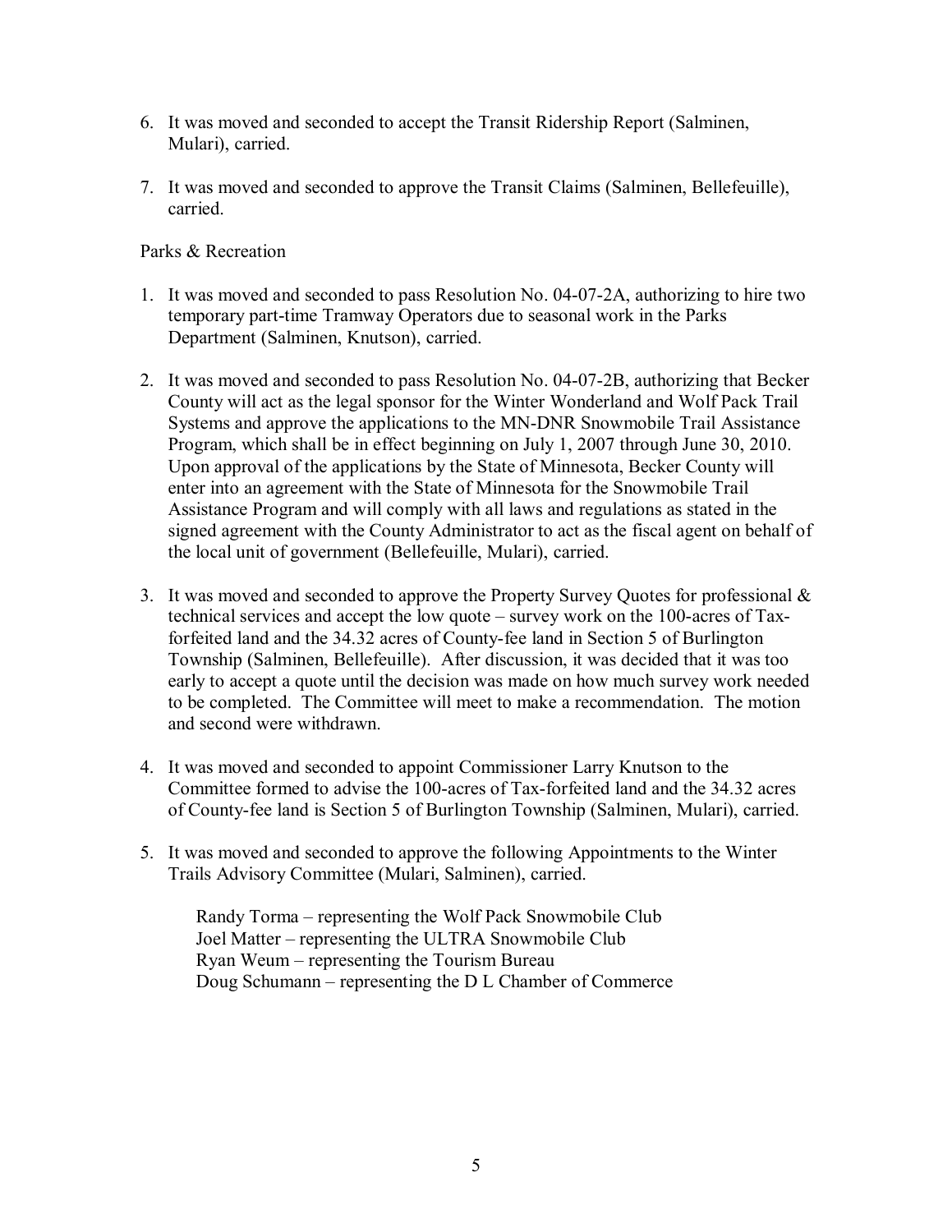NRM

6. It was moved and seconded to advertise for bids for the preparation of sites for spring planting on 15 sites totaling 211 acres as identified by the department (Salminen, Knutson), carried.

# Sheriff

- 1. It was moved and seconded to approve the low quote of \$2,938.12 from Floors & More, Inc for replacement of the flooring of the Jail Control Room (Bellefeuille, Salminen), carried.
- 2. It was moved and seconded to accept an increase from \$52-day per inmate housed at Minimum Security to \$54-day, which is the amount paid by the Minnesota Department of Corrections for work release prisoners (Salminen, Bellefeuille), carried.

# Planning & Zoning

- 1. Planning Commission (PC) Recommendations April 17, 2007 Meeting:
	- 1) FIRST ORDER OF BUSINESS: Bruce Danielson, amendment to the Conditional Use Permit, Cormorant Township. Tabled by the Applicant.
	- 2) SECOND ORDER OF BUSINESS: Larry & Cheryl Lee, Conditional Use Permit for a business consisting of a Quilting & Scrapbooking Retreat, Forest Township. Tabled by the Applicant.
	- 3) THIRD ORDER OF BUSINESS: Rusty Moose Investments, Steve Stenerson, Forest Township. It was moved and seconded to table until the May 08, County Board Meeting for more information concerning the placement of Red Top Road and placement of the triangular remnant of land (Knutson, Bellefeuille), carried.
	- 4) FOURTH ORDER OF BUSINESS: James & Jane Hokenson, Detroit Township It was moved and seconded to concur with the (PC) findings and recommendations to approve the request for a Change of Zone from Commercial to Residential (Knutson, Mulari), carried.
	- 5) FIFTH ORDER OF BUSINESS: St. Cloud Wireless, Lake View Township. It was moved and seconded to concur with the PC findings and recommendations to approve the application as submitted (Mulari, Knutson), carried.
	- 6) SIXTH ORDER OF BUSINESS: Final Plat of The Woods on Lake Maud. It was moved and seconded to concur with the PC findings and recommendations to approve the Final Plat (Knutson, Bellefeuille), carried.
	- 7) The next meeting of the Planning Commission is scheduled for Thursday, May 10, 2007 at 8:00 a.m.